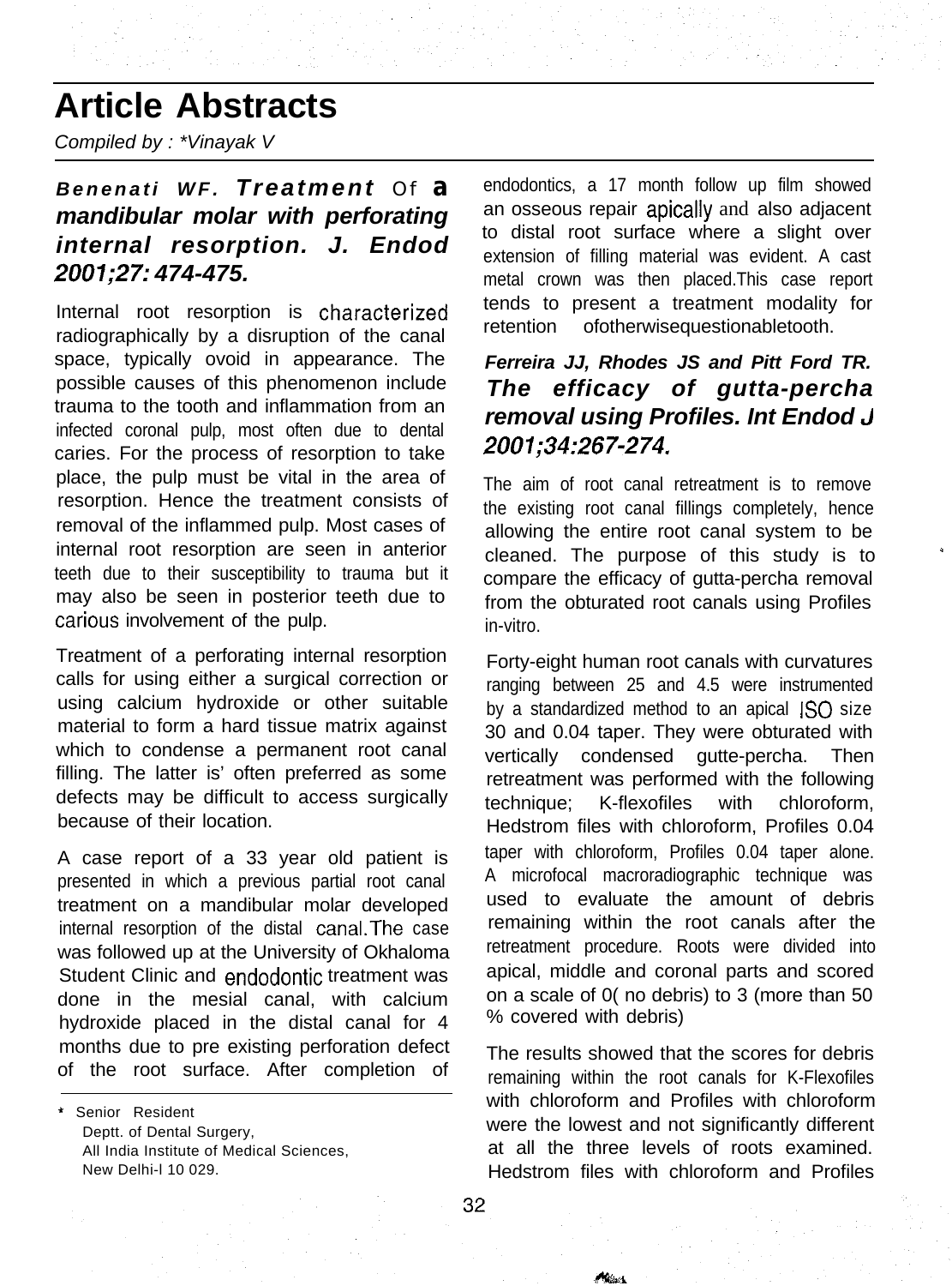#### **Vinayak** *V\**

with chloroform were not significantly different in the apical part.ln general coronal parts were cleaner than apical parts. Also, the difference in scores at the three levels between Profiles with chloroform and Profiles alone were each significant.

This study indicates that Profiles or Hand files with chloroform produced similarly clean canals, but that Profiles were faster.

### *Filho* **Tanomaru** *M, Leonardo MR, Bonifacio KC, Dametto FR and Silva IAB. The use of ultrasound for cleaning the surface of stainless steel and Nickel-Titanium Endodontic lnstrumen ts. Inter Endod 3 200 1;34:58 l-585.*

Quality control of endodontic equipment is necessary to ensure that they are manufactured according to specification. Compared to stainless steel files , Ni-Ti files have a number of advantages such as greater flexibility and resistance to plastic deformation and torsional fractures. Fragments or metallic residues on the active part of the tip of the endodontic files can become detached during use.These fragments or residues may obstruct the root canals or even reach periapical tissues during biomechanical preparation and should be removed before clinical use.

The aim of this study was to, evaluate the efficacy of ultrasound in cleaning the surface of stainless steel and Ni-Ti endodontic instruments. In this study 20 Ni-Ti instruments and 20 stainless steel k-files were removed from their original packages and evaluated using a scanning electron microscope (SEM). Scores were given for the presence of residues on the surface of the instruments. The instruments were then cleaned in an ultrasonic bath containing only distilled water or detergent solution for 15 minutes and re-evaluated using SEM.

The results showed that before cleaning greater amount of metallic debris was observed on the nickel-titanium Quantec instruments when compared to those made of stainless steel. Statistical analysis showed that the use of ultra sound was effective for cleaning the instruments regardless of the irrigating solution or the instruments type.

### *Loushine RJ, Weller NR, Kimbrough FW and Potter BJ. Measurement 01 endodon tic file lengths: Calibera ted versus uncalibrated digital images. J. Ended. 2001;27:779-781.*

Although it is impossible to determine the exact canal length clinically, an accurate and reproducible estimation of the working length is essential for successful preparation and obturation of the apical third of the root canal system. Working lengths can be estimated using the following recommended methods: electronic, tactile, paper point, and radiographic.

This in - vitro study compared the accuracy of file length measurements made on calibrated and uncalibrated direct digital images. Endodontic files of known lengths and IS0 sizes were used in 10 single rooted, relatively straight teeth within cadaver specimens. The crowns of the teeth were ground flat and an orthodontic wire of known length was secured to the coronal surface. This wire was placed mesiodistally and perpendicular to the root and served as the reference point for the file measurement and as a calibration reference length. A # 20 file was hand measured to a length that reached the apical third of each tooth. It was inserted and a radiographic image was secured.The instrument was remeasured three additional times at different lengths on the same tooth and reinserted before each image acquisition.The 40 digital images were acquired using a GE X-ray unit and a Schick Computed Dental Radiography (CDR)#2